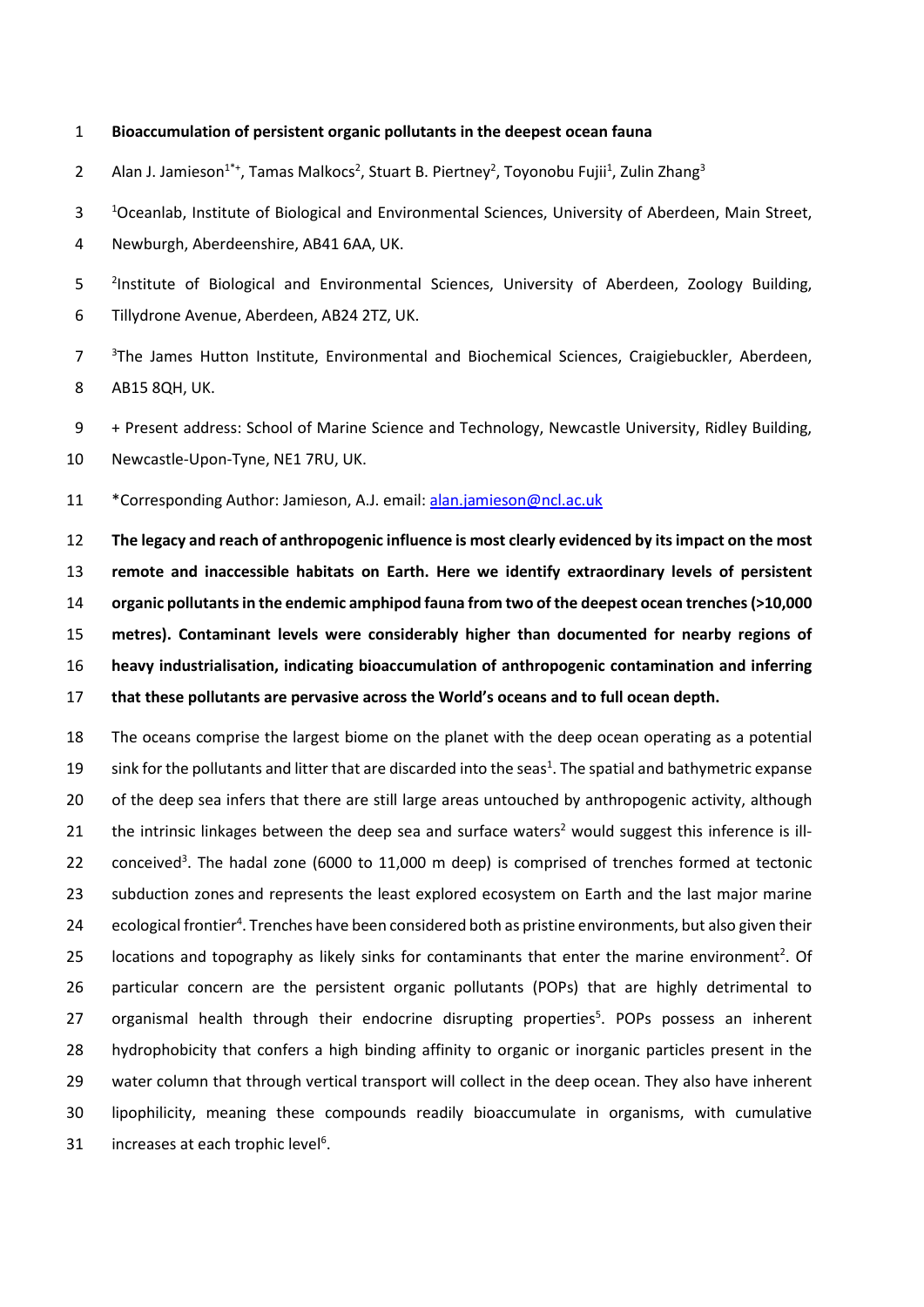32 POPs were released into the environment through industrial accidents and discharges, leakage from 33 landfills or incomplete incineration<sup>7</sup>. Two key POPs are polychlorinated biphenyls (PCBs, used as 34 dielectric fluid) and polybrominated diphenyl ethers (PBDEs, used as flame retardants). From the 35 1930s to when PCB production ceased in the 1970s, the total global production was ~1.3 million 36 tonnes<sup>8</sup>. Approximately 65% is thought to be contained in landfills or still within electrical equipment, 37 with the other 35% residing in coastal sediments and open oceans<sup>9</sup>. These pollutants are invulnerable 38 to natural degradation<sup>10</sup> and so persist in the environment for decades. Moreover they can spread great distances, including to seemingly isolated environments, such as polar regions and open ocean<sup>3</sup>.

40 Pollutants entering the deep sea are deposited in sediments and can readily accumulate into the food-41 chain<sup>11</sup>. Studies on deep-sea organisms have reported higher concentrations than in nearby surface 42 water species<sup>11,12</sup>. However, although these studies are described as 'deep sea' they rarely extend 43 beyond the continental shelf (<2000m), so contamination at greater distances from shore and the 44 extreme depths is hitherto unknown.

 We measured the concentrations of key PCBs and PBDEs in multiple endemic and ecologically equivalent Lysianassoid amphipod Crustacea from across two of the deepest hadal trenches - the oligotrophic Mariana Trench in the North Pacific, and the more eutrophic Kermadec in the South Pacific. Two endemic amphipods (*Hirondellea dubia* and *Bathycallisoma schellenbergi*) were sampled from the Kermadec between 7227 and 10,000 m, and one (*Hirondellea gigas*) from the Mariana 50 between 7841 and 10,250 m. Samples were obtained using traps deployed on deep-sea landers<sup>13</sup>. The 51 concentrations of seven PCB congeners identified by ICES<sup>14</sup> for marine pollution assessment and seven PBDE congeners were measured both in sample dry weight (dw) and lipid weight (lw).

53 The salient finding was that PCBs and PBDEs were present in all samples across all species at all depths 54 in both trenches. The ΣPCB7 concentrations ranged from 147.3-905 ng  $g<sup>-1</sup>$  dw in the Mariana and 55 18.03-42.85 ng  $g^{-1}$  dw in the Kermadec, with mean values of 382.28 ng  $g^{-1}$  dw  $\pm$ 281.6 S.D and 25.24 ng 56  $g^{-1}$  dw  $\pm$  9.1 S.D respectively Across individual PCB congeners, PCB 153 was detected in the highest 57 concentration (mean 64.45; range 5.03–373.63 ng  $g<sup>-1</sup>$  dw). Congeners PCB 138 and 153 alone 58 accounted for 65% of the total PCB concentration, which suggested the heavier congeners were more 59 recalcitrant towards degradation.

 ΣPBDE7 concentrations ranged from 5.82-28.93 ng g<sup>-1</sup> dw in the Mariana Trench and 13.75-31.02 ng g<sup>-1</sup> dw in the Kermadec. Concentrations of congeners PBDE 153 and 154 were below limit of detection (LOD) in some samples, while PBDE 183 was not detected. Congener PBDE 47 and 99 were found the 63 higher concentrations (mean: 8.81, range 2.55–21.36 ng  $g^{-1}$  dw; mean 3.31, range 0.78-8.38 ng  $g^{-1}$  dw respectively) and accounted for 71% of the total PBDE concentration.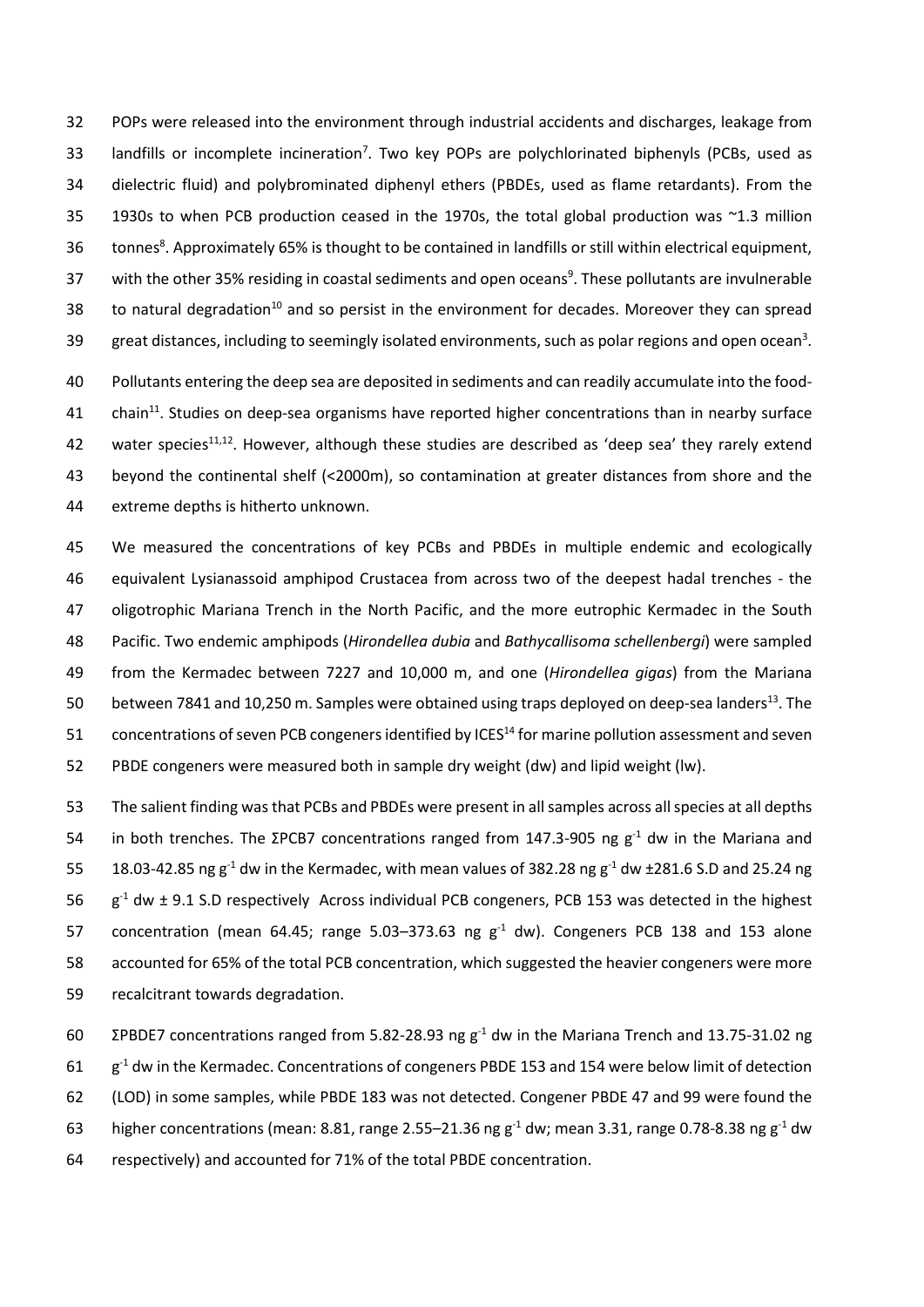For both ΣPCB7 and ΣPBDE7 there were significant correlations between dry and lipid weights 66 (Pearson's r = 0.98 p=8 x 10<sup>-9</sup> and r = 0.70, p = 0.012, respectively). There was no statistically significant relationship between concentration and depth within either trench (see supplementary information). In both trenches the highest values were found in the upper trench; 7841 m in the Mariana and 7227 m in the Kermadec.

 These data clearly indicate that potent anthropogenic contamination and bioaccumulation has occurred in a dominant macrofaunal group inhabiting the complete depth range of two of the deepest marine trenches. Placing the levels of contamination into a broader comparative context with values published from the western Pacific is complicated by variations in POP congeners assayed across different studies and level of replication. Notwithstanding, some insightful comparisons are possible. World baseline levels for ΣPCBs arising from atmospheric transport found in clean coastal sediments 76 are <1 ng g<sup>-1</sup> dw<sup>15</sup>. In grossly polluted areas, levels can be far higher<sup>16</sup>, reaching up to 314 ng g<sup>-1</sup> dw in 77 in Guam, 240 ng  $g^{-1}$  dw in Japan and 160 ng  $g^{-1}$  dw in Australia. Indeed, in the Mariana, the highest level of PCBs were fifty times more contaminated than crabs from paddy fields fed by the Liaohe River, one of the most polluted rivers in China<sup>18</sup>. The only NW Pacific location with values comparable to the Mariana Trench is Suruga Bay (Japan), a highly industrialised area with historically heavy usage of 81 organochlorine chemicals.

 Contamination by PBDEs did not reach the magnitude of PCB levels. The closest data for PBDE levels 83 to the Kermadec Trench are estuarine sediments from New Zealand's North Island (0.55 to 573 ng  $g<sup>-1</sup>$ 84  $\,$  dw)<sup>23</sup>. These results are however highly variable with some locations, such as Puketutu Island, being 85 exceptionally high (>500 ng g<sup>-1</sup> dw). However, the median value of 10.3 ng g<sup>-1</sup> dw is considerably lower 86 than the Kermadec Trench (18.4 ng  $g^{-1}$  dw) and close to that in the Mariana Trench (10.44 ng  $g^{-1}$  dw). 87 The levels of PBDEs from New Zealand estuaries were not considered excessively high<sup>23</sup>. Notwithstanding, the salient finding is that PBDEs are present in the hadal samples at comparable or higher levels than in coastal waters.

 PCB concentrations were notably higher in the Mariana than in the Kermadec Trench. There are several possible explanations that are not mutually exclusive and at this juncture speculative. First, the high levels of the Mariana PCBs may originate from proximity to the industrialised regions in the 93 NW Pacific<sup>21</sup> and the North Pacific Subtropical Gyre, famed for its reputation as the 'Great Pacific 94 Garbage Patch<sup>'22</sup>. As such, it is located beneath a mass accumulation of trapped plastic debris which ultimately sinks as the plastics degrade and fragment, transporting POPs to depth. Second, the amphipods may be accumulating POPs through surface derived carrion-falls that have experienced contrasting levels of contamination in the surface. This however appears unlikely given the consistent patterns of contamination at different depths and the oligotrophic nature of the Pacific around the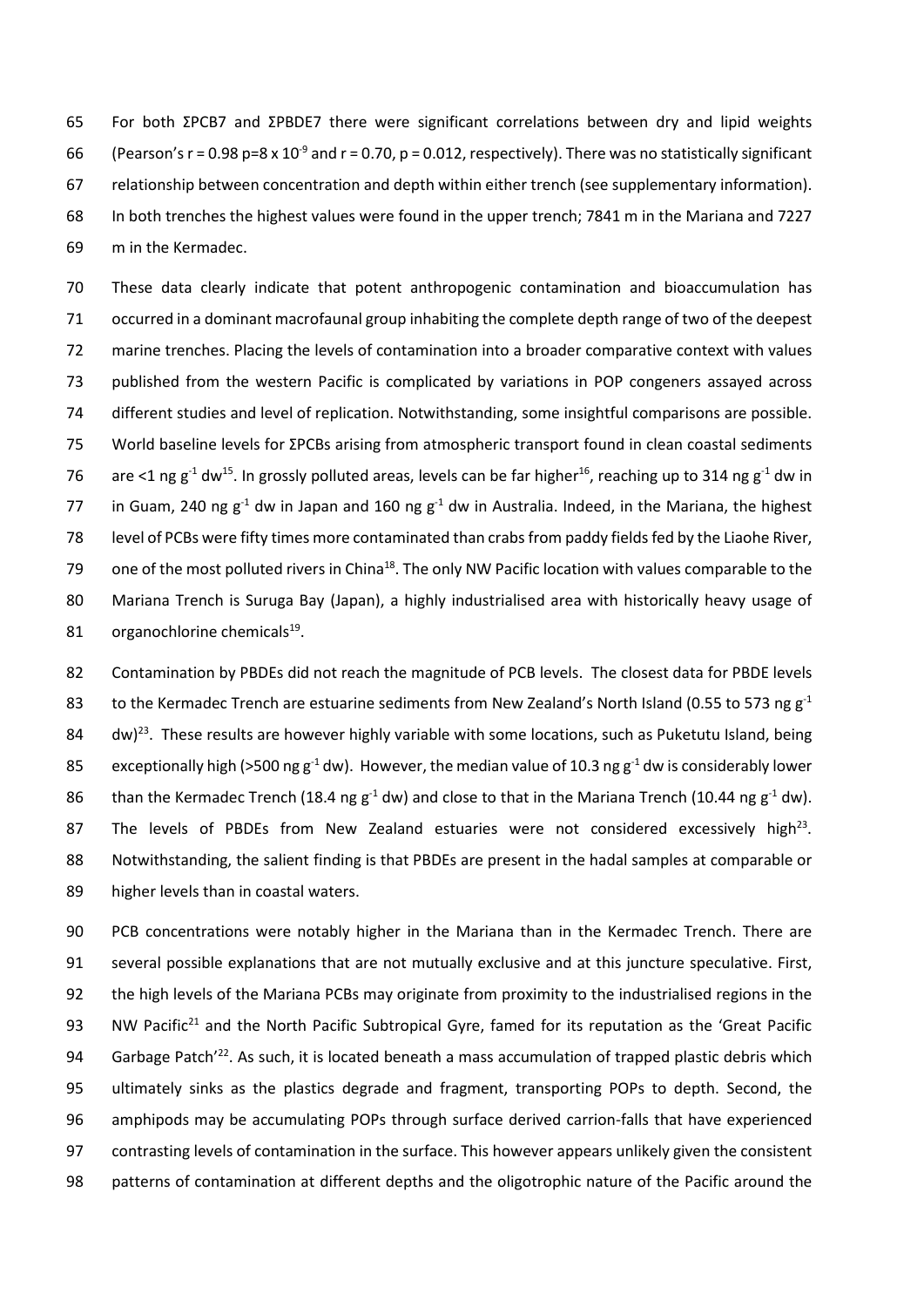Mariana. Third, it may also be likely that the different species bioaccumulate these contaminants differently through physiological differences, lipid turnover rates, metabolic capacity, and ingestion throughput. Again, this is somewhat less likely given the ecological equivalence of the species though 102 there is a lack of information on their respective physiologies.

 The most parsimonious explanation for PCB and PBDE accumulate in these remote and deep trenches is via long range oceanic and atmospheric transport and association with particulate matter and carrion-falls sinking through the water column. The potentially rapid rate of vertical transportation of surface derived material was clearly demonstrated following the 2011 Fukushima Dia-ichi nuclear 107 disaster where the detection of <sup>134</sup>Cs radiation at 7553 m deep in the Japan Trench suggested a sinking 108 rate of 64 to 78 m day<sup>-1 24</sup>. Therefore the travel time between the surface and seafloor at full ocean 109 depth is between ~110 and 170 days, and likely shorter for carrion-falls. Given that  $370 \times 10^3$  t of PCBs 110 are estimated to now reside in the oceans<sup>9</sup>, a rapid influx of surface material suggests little bathymetric variation of seafloor concentrations. Indeed, topographically closed trench morphologies may hamper contaminant dispersal.

 The extreme hydrostatic pressures that characterise the hadal zone require non-trivial evolutionary 114 adaptations for survival, and present major engineering challenges in accessing full ocean depth. Such statements underpin the perspective that the hadal zone is remote and inaccessible, with popularist analogies generally reinforcing this view, such that if Mount Everest was placed into the Mariana Trench its summit remains a mile below the surface. However, the distance from the surface to full ocean depth is actually only equal to the widest point of the Mississippi River, and half the length of Manhattan Island. These alternative views emphasize that our proximity to these extreme locations is far from remote, which is why even the deepest chasms of the ocean are no longer pristine. The challenge moving forward is to determine the physiological consequences of such contamination and understand knock-on effects on ecosystem function.

 **Acknowledgements**. The Kermadec and Mariana 'HADES' expeditions (RV *Thomas G. Thompson* TN309, and RV *Falkor* FK141109) were funded through the National Science Foundation (NSF-OCE #1130712, 1140494) and the Schmidt Ocean Institute. SBP was supported by a Fellowship from the Leverhulme Trust. The analytical costs were supported by the Total Foundation (France) and the Marine Alliance for Science and Technology, Scotland (MASTS) through a Deep Sea Forum small grant award.

 **Author contributions.** A.J.J. conceived the experiment, designed the sampling equipment and was awarded the analytical costs. A.J.J. and S.B.P. performed the sampling at sea. S.B.P identified species,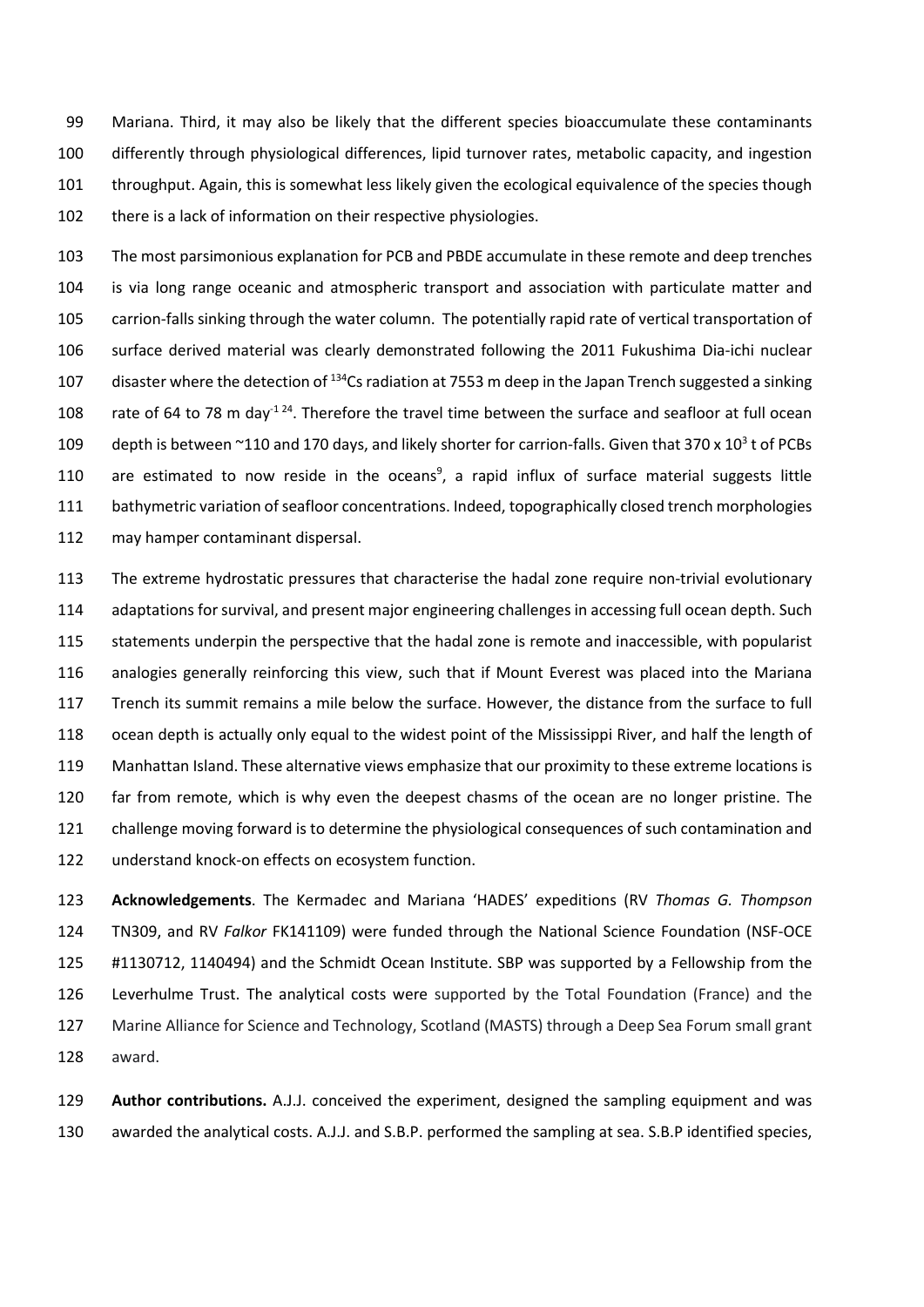- and T.M. performed the laboratory analysis under the supervision of Z.Z. and A.J.J. T.M. and T.F.
- performed the statistical analyses and the manuscript was written by A.J.J., T.M., S.B.P. and Z.Z.
- **Author Information**. The authors declare no competing financial interests. Correspondence and
- requests for materials should be addressed to A.J.J. (alan.jamieson@ncl.ac.uk), S.B.P.
- (s.piertney@abdn.ac.uk) or Z.Z. (Zulin.Zhang@hutton.ac.uk).
- **Data availability.** The data that support the findings of this study are available from the
- corresponding author upon reasonable request.
- 
- **Figures**



- 141 **Figure 1.** Polychlorinated biphenyl (PCB) concentration (ng g<sup>-1</sup>) for both dry and lipid weight found in
- endemic hadal amphipods across the bathymetric ranges of the Kermadec and Mariana trenches.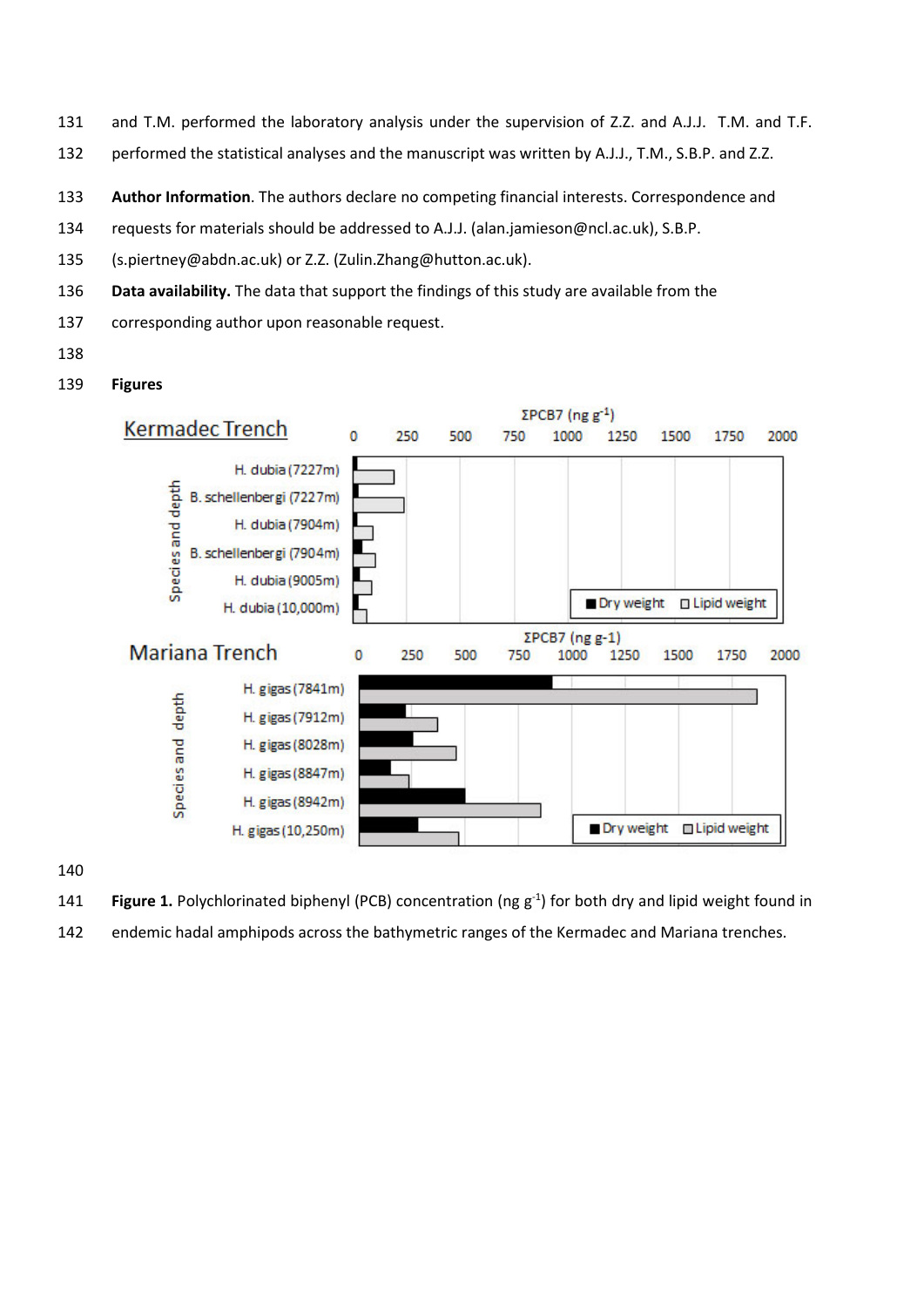

**Figure 2.** Polybrominated diphenyl ether (PBDE) concentration (ng g<sup>-1</sup>) for both dry and lipid weight

found in endemic hadal amphipods across the bathymetric ranges of the Kermadec and Mariana

- trenches.
- 

## **References**

- 1. Ramirez-Llodra, E. *et al. PLoS One*, **6**(8), p.e22588 (2011).
- 2. Smith, K. L. *et al. Proc. Nat. Acad. Sci. USA* 46: 19211-19218 (2009).
- 3. Scheringer, M. *et al. Environ. Sci. Pollut. R.* **11**(1), 41-48 (2004).
- *4.* Jamieson, A. J. *et al. Trends Ecol. Evol.* **25**(3), 190-197 (2010).
- 5. Rhind, S. M. *Acta Vet. Scand.* **54** (Suppl 1), S2 (2012).
- 6. Ballschmiter, K. *et al. Fresen. Z. Anal. Chem.* **316**(2), 242-246 (1983).
- 7. Allchin, C. R., Law, R. J., & Morris, S. *Environ. Pollut.* **105**(2), 197-207 (1999).
- 8. Breivik, K. *et al. Sci. Tot. Environ*. **377**, 296–307 (2007).
- 9. Tanabe, S. *Environ. Pollut.* **50**, 5-28 (1988).
- 10.Martin, M., Lam, P. K., Richardson, B. J. *Mar. Pollut. Bull.* **49**(5), 375-382 (2004).
- 11.Knezovich, J. P., Harrison, F. L., & Wilhelm, R. G. *Water, Air, Soil Poll.* **32(**1-2), 233-245 (1987).
- 12.Froescheis, O. *et al. Chemosphere*, **40**, 651-660 (2000).
- 13.Jamieson, A.J. In: *Biological Sampling in the Deep Sea* (Eds. M. Clarke, M. Consalvey), Wiley-Blackwell, Oxford. 228-259 (2016).
- 14.ICES, Report of the ICES Advisory Committee on Marine Pollution, 1985. International Council for Exploration of the Sea, Cooperative Research Report 135, Copenhagen (1986).
- 15.Phillips, D.J.H. In: PCBs and the Environment, Vol. II, (J.S. Waid (ed.)). CRC Press Inc. pp. 127-181 (1986).
- 16.Denton, G.R., *et al. Water and Environmental Research Institute of the Western Pacific (WERI) Technical Report*, (87) (1997).
- 17.Nie, X. et al. *Mar. Pollut. Bull.* **50**(5), 537-546 (2005).
- 18.Teng, M. *et al. Chinese Sci. Bull.* **58**(15), 1751-1759 (2013).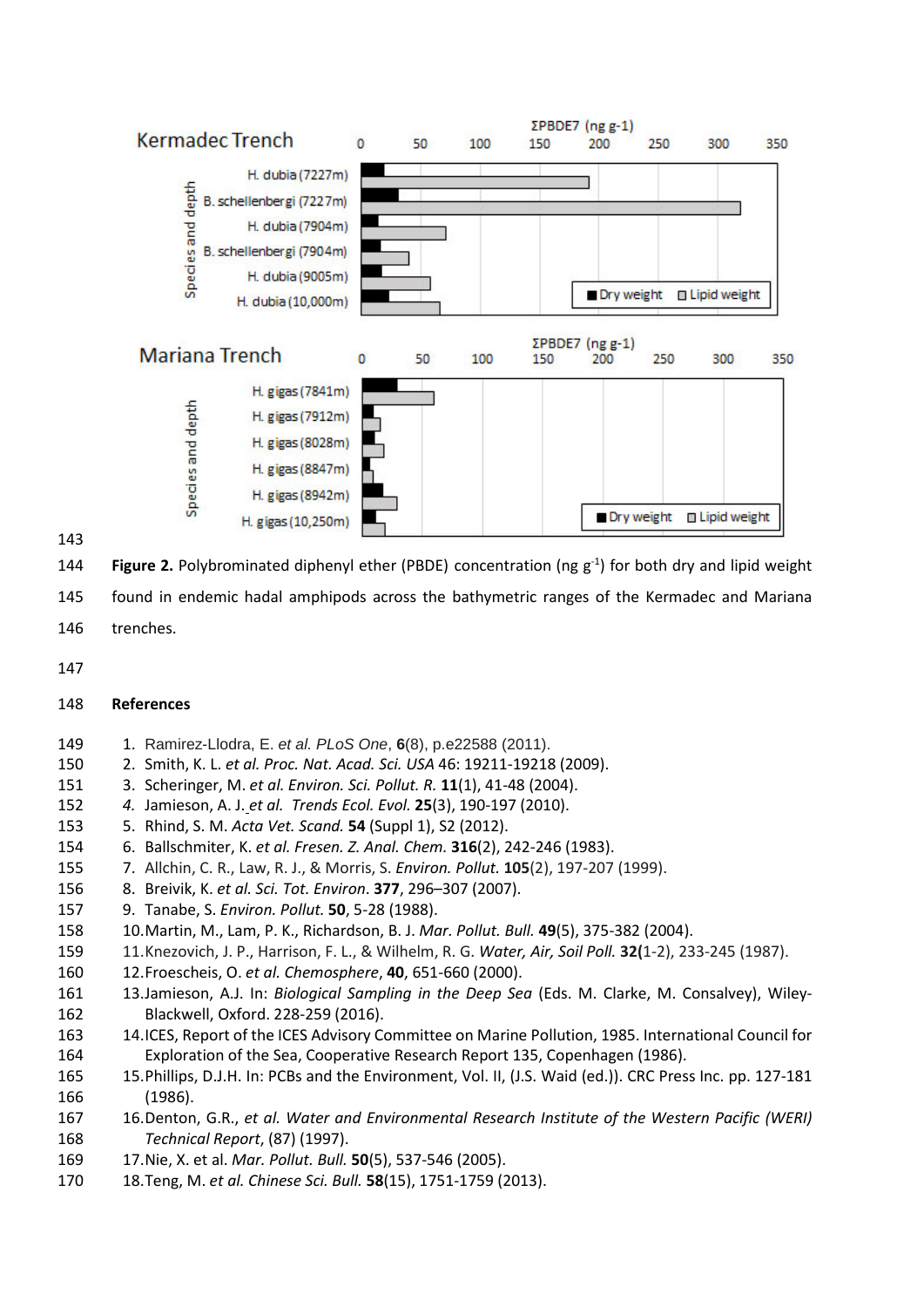- 19.Lee, J.S. *et al. Mar. Pollut. Bull.* **34**(4), 250-258 (1997).
- 20.Takahashi, S. *et al. Sci. Tot. Environ*. **214**(1), 49-64 (1998).
- 21.Felker, G. B. *Third World Q.* **24**(2), 255-282 (2003).
- 22.Kaiser, J. *Science*, **328**(5985), 1506-1506 92010).
- 23.Stewart, M. *et al*. *Sci. Tot. Environ*. **468**, 202-210 (2014).
- 24.Oguri, K. *et al. Scientific Reports*, **3**, 1915 (2013).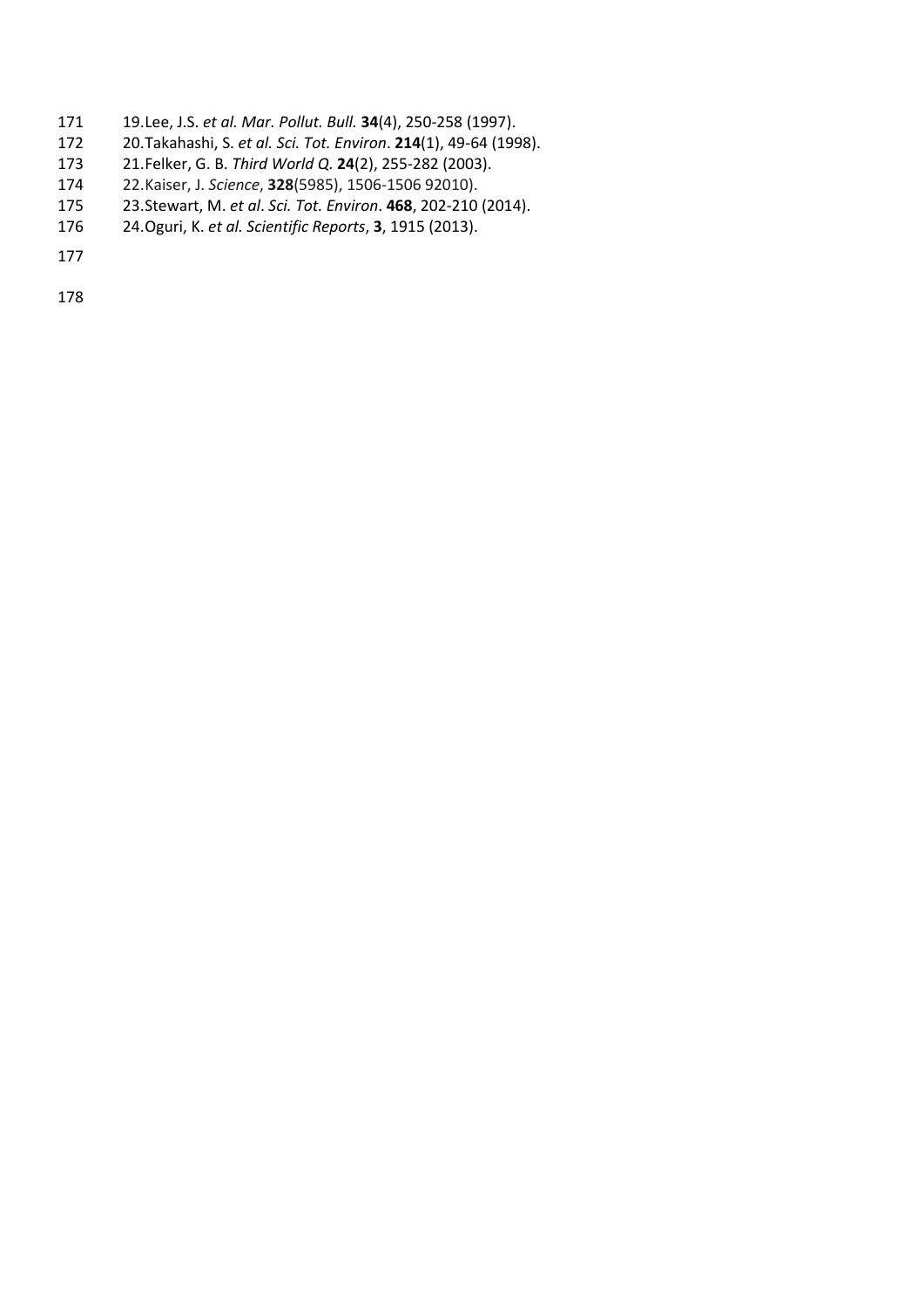## **METHODS**

**Sampling -** Samples were collected using a full ocean depth rated lander vehicle<sup>25</sup> deployed to the seafloor by free-fall and acoustically recalled by jettisoning ballast weights. The lander typically remained on the seafloor for 8 to 12 h. Coupled to the lander footpads were a cluster of three small funnel traps (30 cm length by 6 cm diameter with trap openings of approximately 2.5 cm diameter). 184 The traps were baited with  $\sim$ 100 g of mackerel that was enclosed in a mesh bag to allow the development of an odour plume, but prevent the amphipods consuming any of the bait that might otherwise affect POP levels in downstream assays. Once the samples were landed on deck they were not exposed to any plastics during preparation or preservation. The samples were transferred to a cold room (4 °C) on glass plates and sorted using metal implements before being transferred into pre-muffled (450 °C) foil wrapped tightly in several layers and frozen at -80 °C in natural fibre pouches.

 **Study sites and species –** Samples of Lysianassoid amphipods were obtained from across two of the deepest hadal trenches - the Mariana Trench that underlies the oligotrophic surface waters of the North Pacific, and the Kermadec Trench situated under moderate primary productivity off New Zealand in the South Pacific. Two endemic species of amphipod (*Hirondellea dubia* and *Bathycallisoma schellenbergi*) were sampled from the Kermadec (32° S 177° W), at depths of 7227, 7904, 9005 and 10,000 m. One species of endemic amphipod (*Hirondellea gigas*) was sampled from the Mariana (12° N 145° E), at depths of 7841, 7912, 8028, 8847, 8942 and 10,250 m. In all cases, samples were obtained 197 using traps deployed on autonomous deep-sea lander vehicles<sup>25</sup>.

 **Contaminant analyses.** The concentrations of seven PCB congeners (28, 52, 101, 118, 138, 153 and 199 180) identified by ICES<sup>14</sup> for marine pollution assessment and seven PBDE congeners (28, 47, 99, 100, 153, 154 and 183) with a wide range of bromination. Concentrations of PCBs and PBDEs in amphipods were determined using gas chromatography/mass spectrometry (GCMS), following extraction and 202 sample clean-up, using method described previously<sup>26</sup>. Procedural blanks were run in parallel with each batch of samples and the results were corrected accordingly. The mean recoveries of the method 204 were 40-77% for PCBs and 71-93% for PBDEs, respectively. Limits of detection (LOD) were 0.02 ng  $g^{-1}$ 205 for all PCBs and PBDE congeners 28, 47, 99 and 100, and 0.50 ng  $g^{-1}$  for PBDE congeners 153, 154 and 183.

**Lipid content.** Total lipid content was assessed using a single step extraction method<sup>27</sup>. 90 mg of sample were extracted with 2:1 chloroform-methanol (v/v) mixture in a glass centrifuge tube. After adding NaCl water solution, the phase separation was facilitated by centrifugation to recover the chloroform phase into a clean, weighed scintillation vials. Chloroform was evaporated and the vials were re-weighed to calculate total lipid content (%) for each sample.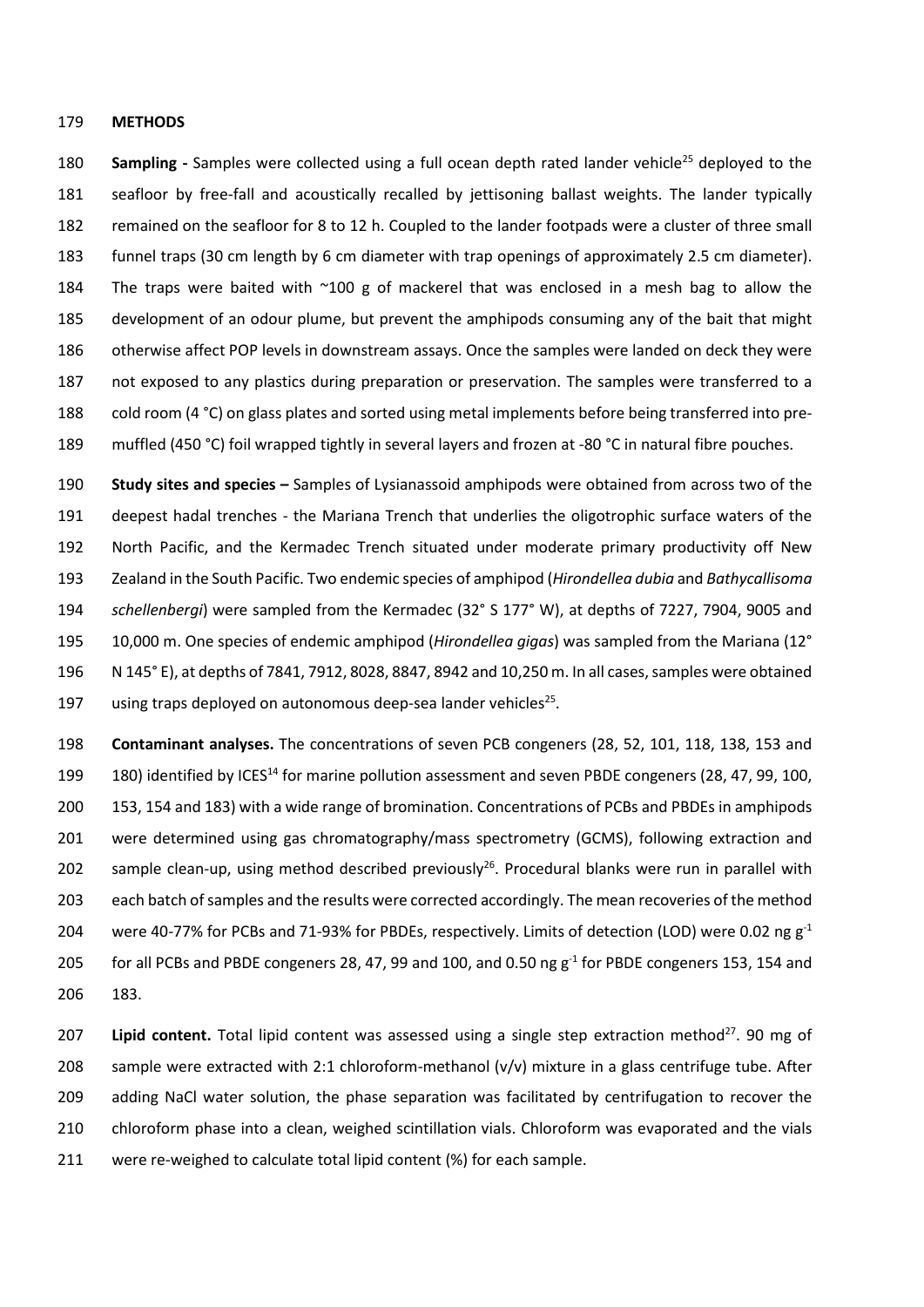213 on the measurements of each pollutant (i.e. PCB7 dw, PCB7 lw, PBDE7 dw and PBDE7 lw) in both trenches (supplementary information Table 3). The pollutant measurements were highly skewed and therefore natural-log transformation was applied to normalise and stabilise the variance. Estimated regression model residuals were examined for statistical adequacy using standard graphical tools to 217 verify the assumption of normality and homogeneity. In addition, Welch's t-test was performed to 218 test for the difference in the respective pollutant levels between the two trenches (supplementary information Table 4). For the results of both linear regression analysis and Welch's t-test, adjusted 220 significance levels ( $\alpha$  = 0.05 divided by n=8 and 4, respectively) were applied using the Bonferroni inequality correction. All analyses were performed using R v3.2.3 package (R Development Core

**Statistical Methods.** Simple linear regression was performed to examine the possible effect of depth

- Team, 2015).
- 25. Linley, T.D., *et al. Deep-Sea Res. I,* **114**, 99-110, (2016).
- 26. Rhind S.M., *et al. J. Environ. Monitor*, **12**, 1582-1593 (2010)
- 27. Axelsson, M. & Gentili, F. *PloS one*, **9**(2), e89643 (2014).